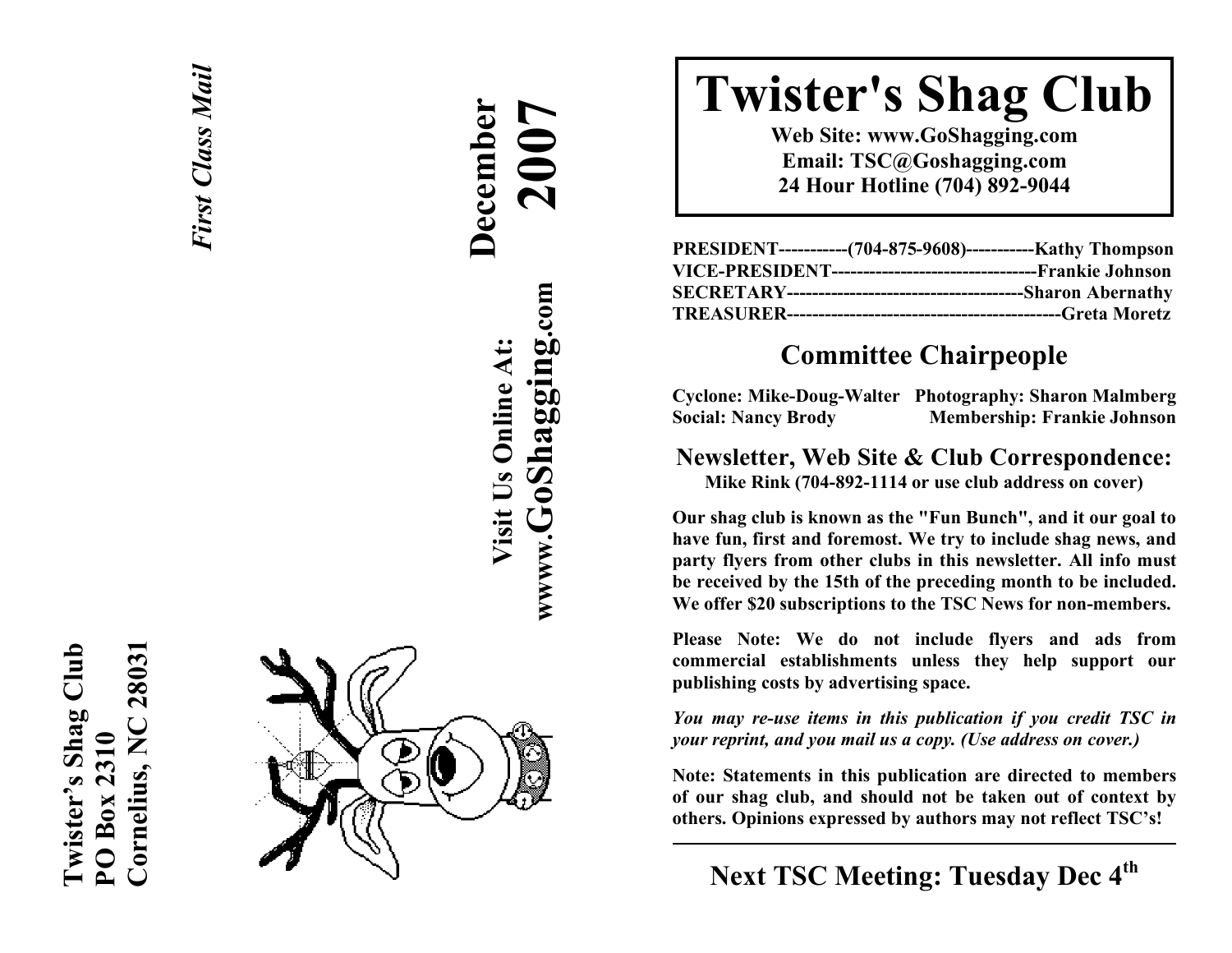## **The President's Letter**

Hello Fun Bunch,

Thank You! Thank You! Thank You! You did it again. You made the Fall Cyclone fantastic. I was just amazed all weekend to see how much you cared about the success of our event. It was awesome the way all of you worked together so well. You worked hard, made history and had fun doing it. What a great group of people. You sure do make me proud to be your President. Anyone would want to hold an office for this club!

I also want to thank all the shag clubs whose members came to the Fall Cyclone. We were just delighted to see everyone come through the doors on Friday night ready to party with us. I speak for all of TSC when I say "thank you" for making our party such a success. We all look forward to seeing you next year.

We have some exciting things coming up. It just doesn't stop with the Cyclone. One thing we have worked hard for all year is the day care that we support. I want to take some time and focus on the day care and try and give you some insight of being a parent who struggles every day to provide food and clothing for their child. You never know *why* someone can't provide for their child. There could be lots of reasons beyond their control.

There was a time in my life when I signed for a coworker I trusted so they could get a car. My children were 8 and 10 at the time. We were just like everyone else making the best of what we had. After several months my coworker moved out of state. He said he would take care of paying for his car. Well guess what? He didn't. I was responsible for paying for the car. I found out that the payments were three months behind and that money had to be paid within five days. There was also another 16 months of payments to go.

This happened the first week of December, 1979. It wiped me out. I didn't mind how it affected me. But when I looked into the eyes of my innocent children and had to tell them I couldn't get them anything for Christmas, it felt like my heart had been torn out.

My children smiled and told me it was OK. I will never forget that. But like I said, bad things can happened to anyone that can put them in a financial bind.

Every year at our December meeting we pass the hat around to collect money used to buy Christmas presents for each of the 45 kids at a local day care for underprivileged children. Each child's parent (or parents) is trying their best to provide for their child. In fact, the tuition at the day care is based on what parents have the ability to pay. *Most* of our members stop and take this effort seriously. But I am asking *all* of you to participate this year. Please dig deep in your pockets and give generously. Think about what things cost these days and let your heart be your guide when you make a donation. Your kindness will be returned ten fold. Thank you for helping these kids have a happy Christmas.

Our New Year's Eve party will be at the American Legion in Cornelius. Clyde Waller will DJ. Our New Year's party is so much fun we really have a good time. Let's ring out the old and bring in the new year together as a group. Member's will be charged \$15 and guests \$25. TSC members have until December 8 to sign up before we sell to non-members. We always sell out for the New Year's Party, so if you want to join the fun you will need to sign up at the meeting. It will be first paid, first served. And there will be no refunds. We'll have more details at the December club meeting.

The nominating committee for 2008 officers will be getting together soon. If you are interested in being on the committee to nominate an officer or interested in running for an office, please let me know. The nominating committee will meet in January and nominate officers for the coming year. We will vote in February. This is a great time for members with good opinions and great ideas to step up to the plate and be a part of this process.

Finally, please see the next page for information about shag nights at Havana in December (similar to what they did last year).

I sincerely hope you and your families have a blessed and safe holiday. See you soon on the dance floor. See you soon!

Kathy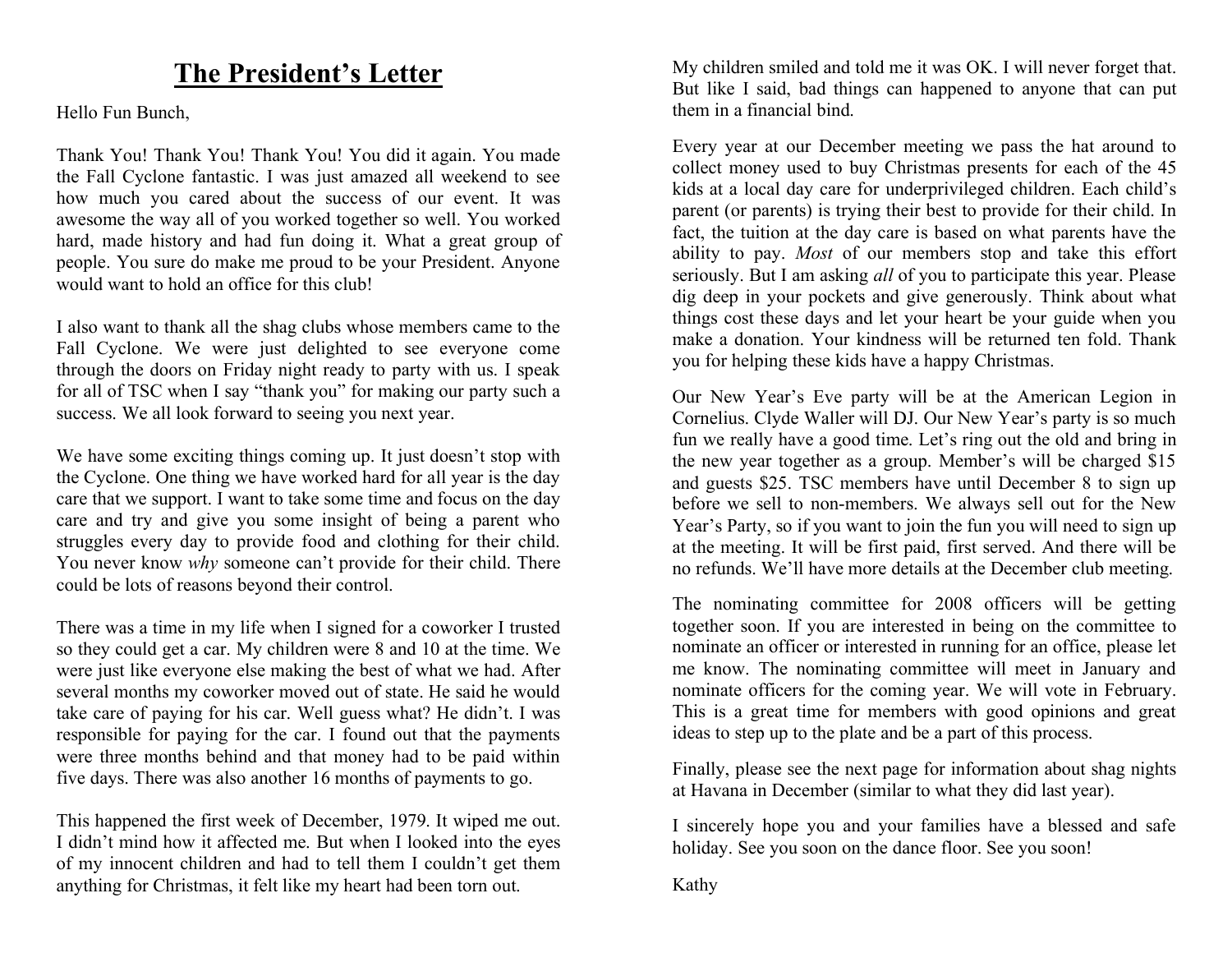# **Special Note About Havana Social Club**

As you might imagine, Havana Social Club has a full lineup of private holiday parties booked at their facility in December (just like last year). For this reason, the 7th will be our only opportunity to meet there for shagging on a Friday night in December. That's OK. After all, it's a very busy time of year for company parties, family gatherings, etc. and many of us are pretty busy, too.

The TSC Board has suggested that Friday, the  $7<sup>th</sup>$  be our unofficial Christmas party. So, come out, have some fun, share holiday wishes with your fellow members, and shag the night away.

Butch Metcalf will be our DJ for the evening.

As we go to press, we are looking at doing some special food and other goodies that evening. We may also have a raffle to benefit our local day care for needy kids. (It would also be a good time to bring and collect monetary donations, too.)

Finally, we will celebrate all of the December member birthdays that night. Don't miss out on all the fun!

# **December Shag Club Meeting**

Our monthly meeting will be at Fat Boys on Tuesday night, December  $4<sup>th</sup>$ . Music and socializing will start at 7pm. Come out and enjoy a great all-you-can-eat buffet. Total price including drink and tip is only \$6.99. You just can't beat that deal.

The meeting will start at 8pm. We'll have more music, dancing and socializing after the meeting.

Susan Godfrey missed out on \$108 in last month's Treasure Chest drawing. So, someone will have a chance to really win a big amount of holiday spending money this month.

Join all your fellow members and catch up on the latest news, too!

# **Club Member News And Information**

- Rodney Broyhill, Barbara Cella, Bob Cella, Paul Scaglione, and Linda Waugh have submitted applications to join TSC. Each will need to be at our meeting to be voted on. Come out and meet them!
- Twister's Shag Club would like to extend its sympathy to Sabra Eubanks on the death of her mother.
- Twister's Shag Club will begin selling 2008 SOS Membership cards at the December meeting. We may or may not have them in hand by then. They are \$25 for members, and \$30 for guests.

# **Shag Nights At Havana Social Club**

By Sherry Eason

Our club is truly blessed to have such a lovely place to meet and hang out, dance and have fun. There is a large, clean (not sticky) dance floor and a generous amount of seating. I know my husband and I did not really enjoy our former "home" location. It was small, crowded and smoky.

We go to Havana every week we are in town. If we don't use and practice all the new shag steps we keep learning, we forget them.

We really feel like the employees appreciate their relationship with Twister's. It is a wonderful home for us. And, our DJ's do a great job of fulfilling requests for specific songs and line dances.

When you get tired of dancing, you can sit down and get to know others. Come join the fun at Havana, no membership required!

If anyone has suggestions on what we can do to make Havana even better, let Mike know. He meets with the Havana management on a regular basis and our feedback is important.

Our club is very fortunate to have shag nights at Havana. Let's keep our relationship with them strong and mutually beneficial. Show up on Friday to have fun, support your club and Havana, too.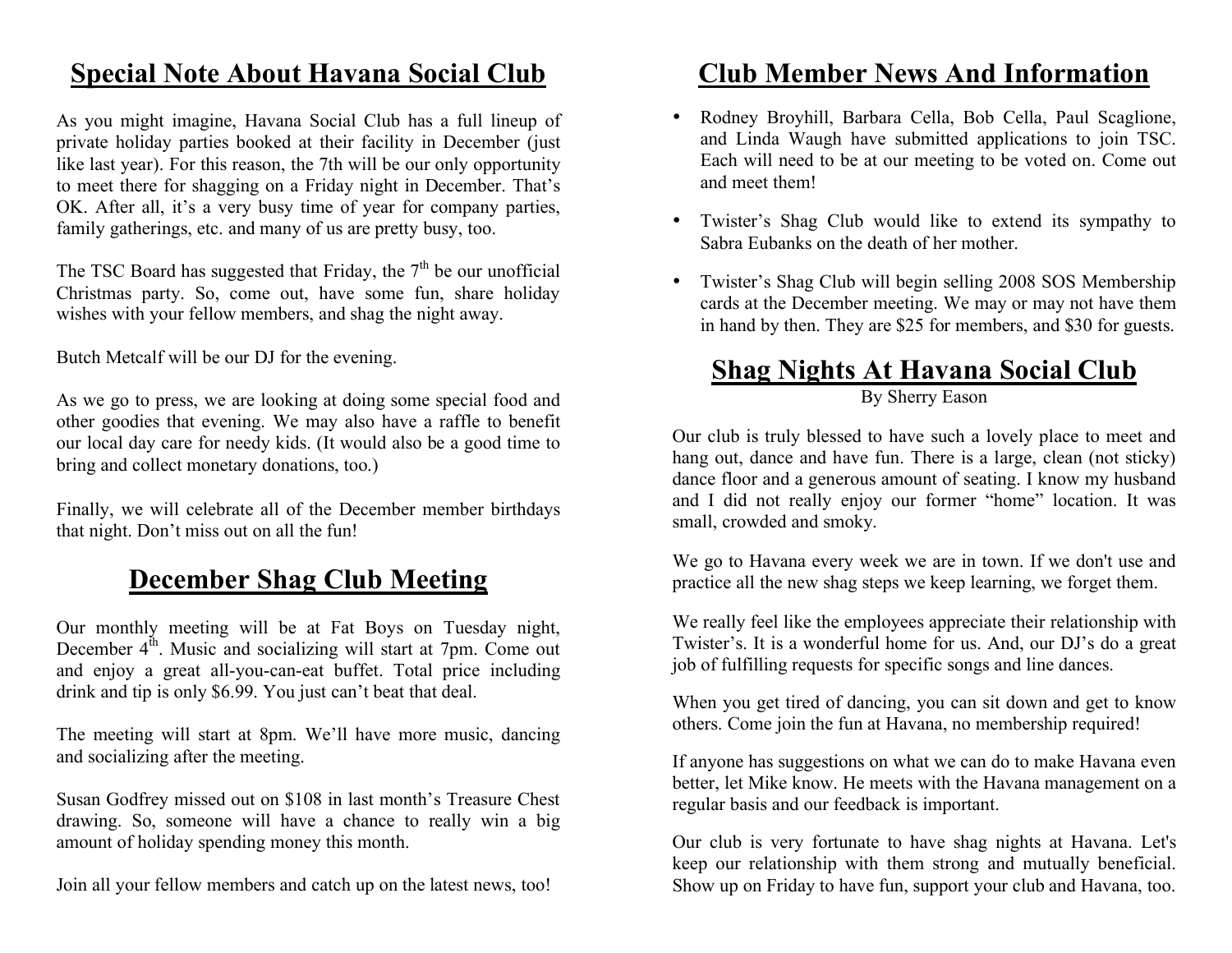### **Did You Leave A Jacket At The Cyclone?**

By Sherry Eason

I have two men's jackets and one woman's jacket that I brought home after the Cyclone. One is a man's gray tweed sport coat. One is a man's navy windbreaker with blue and white trim, and the other is a woman's cream-colored fleece jacket with a hood. Email me at momeason@hotmail.com if you think any of these are yours. Otherwise, I will donate them to Goodwill.

# **A Letter To Twister's Shag Club**

From Guest Diane Shehane

When my daughter and son-in-law (Jennifer and John Finney) first invited me to the Fall Cyclone, I thought it sounded like fun but I had no idea! It definitely *blew me away!* All the great, friendly people (especially your members) the music, drinks, food, I could go on and on.

Friday night was so much fun, I couldn't wait to get back on Saturday morning. Each day just got better and better.

With Sunday's Fantastic Shakers, more great dancing, even the conga line, I'm still smiling. I'm counting the days until next year's Fall Cyclone!

#### **More Fall Cyclone 17** By Bill Blanton

What a great party! I would like to give a big "atta-boy" to all our committee chairs and co-chairs for their hard work and long hours, making sure the Fall Cyclone is *the* party to attend in the shag world. I was told over and over by our guests how they wished their clubs had the "get down and get it done" attitude that our club members have.

Robin and I are so proud to be a member of Twister's Shag Club. It is the number one shag club. No doubt about it!

# **No Longer A Fall Cyclone Virgin**

By Wayland Massengill

Holy cow! What an experience. I can truly say I have never, even in my military experience in Washington, DC, met such a wonderful crowd of interesting people. Them being friendly, sociable and intelligent probably made the difference.

I spoke to countless folks from all kinds of places and the common denominator was fun! A lady from Martinsville, VA explained that she had been coming here for seven years, and had a blast every time. "It just gets better", she said. Then there was what I considered the ultimate testimonial from a gentleman from Pittsburg who said he had been to the parties offered by most of the Shag clubs, and there have been some good ones. However, TSC's Fall Cyclone is the best!

I personally had the best time just being a social butterfly (Hospitality duty) and talking to people. In my and my wife's tender three-month experience with Twister's Shag Club, we have not even considered the possibility of meeting someone we wouldn't like. What a great group of people. Thanks for having us!

#### **More Cyclone Impressions** By Kathy Kerr

Wow! What a party! What more can we say about our first ever Cyclone? You all were absolutely right. We couldn't begin to imagine how totally awesome it would be! The smooth running, top-notch organization of the event, the new acquaintances, the friendliness, the time spent partying and enjoying lots of company (even during our scheduled shifts), the hot dog lunch, the weekend raffle, the workshops, the fast-moving Saturday night buffet, cooking breakfast before daylight, and the Fantastic Shakers all gave us special memories and lots of stories to tell. Hopefully, we cleared up a couple of steps in Ellen Taylor's workshop. And we watched Jason and Holly as much as possible while serving hot dogs. It was especially fun to meet the twin blonds!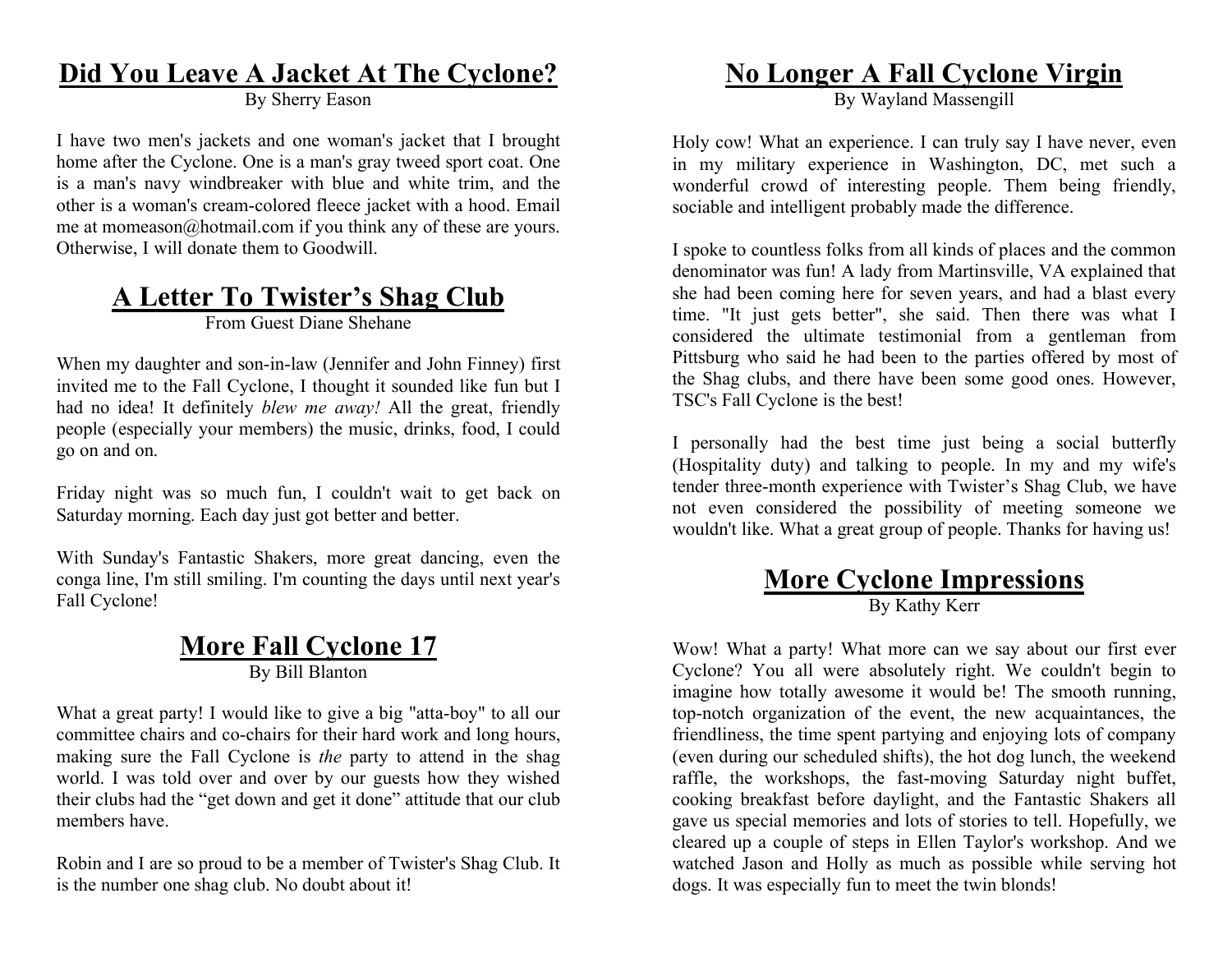# **Fall Cyclone 17**

By Peggy Cavin

We've just completed our seventeenth-year of successful Cyclones! They seem to be getting better and better each year. This is partially due to our guests who, over the years, have given good constructive criticism and to a team of wonderful Twisters Club members. We appreciate all comments, the "good, the bad and the ugly", during the Cyclone because it has helped us bring our guests a better Cyclone each year.

Never be afraid speak up and tell us your concerns; this helps make a better party the next year. We appreciate all comments whether you are a member or one of our guests. The party chairs always have that final meeting after the Cyclone to discuss all the issues that came up during the weekend while still fresh on their minds. We discuss the comments told to us by our guests and we also discuss comments overheard by our members.

Our 100+ members who worked this year's Cyclone proved they are indeed hard working, dedicated people who work together to bring you the best party ever. Thank you for working your slots and covering where needed. We, as The Fun Bunch, are indeed a great, hard working team!

This year when the doors opened on Friday night and our guests started pouring into the rink, I heard a loud roar from our members welcoming our guests. The excitement had built up and we were ready to show our guests a fun-filled weekend.

Cyclone weekend goes quickly. When we all gather after the last guest leaves on Sunday to have our shag club picture taken, it is then that we realize that all our hard work has paid off. Another great Cyclone has come and gone.

# **Get Your 2008 SOS Membership Card**

A 2008 card will be required to get into Mid-Winter and/or SOS!

### **Cyclone Thoughts From A First-Timer**

By Roger Trexler

This was the first Cyclone that I have attended and I have one word to describe it and that is "awesome". I am sorry now that I missed the other 16.

The Cyclone was really more than I ever expected and I am so glad I was a part of this great event. I had many people tell me that it would be a great party *and* it would be a lot of work. I really didn't have any idea of what to expect. What I experienced was the best group of people that I have worked and partied with.

When I arrived on Thursday night for set up, I was surprised how everything was well organized and ran like clockwork. Everyone was working and happy to be there.

On Friday afternoon when all the work was completed, you could feel the excitement building for all the members. When the doors opened at 8 p.m. everyone was there to welcome our guests and make sure they had a good time. It was really a great feeling to see all the guests come through the front door. You could tell our guests were just as excited to be there as we were to see them.

I don't every recall seeing such a large group of individuals working together and having so much fun. Being a new member, it gave me a chance to get to know a lot of fine people. I really enjoyed watching everyone's enthusiasm.

I just can't believe how one club could have so many dedicated members. They were all willing to help in any way and answer any questions I had. I really appreciated all the help I got from everyone. It was a complete club effort and I am sure everyone is as proud to be a member as I am. Twister's Shag Club is definitely The Fun Bunch but it is also A *Great* Bunch!

*It Is Your Turn To Send In Something For The Next Edition Of The TSC News. Please help!*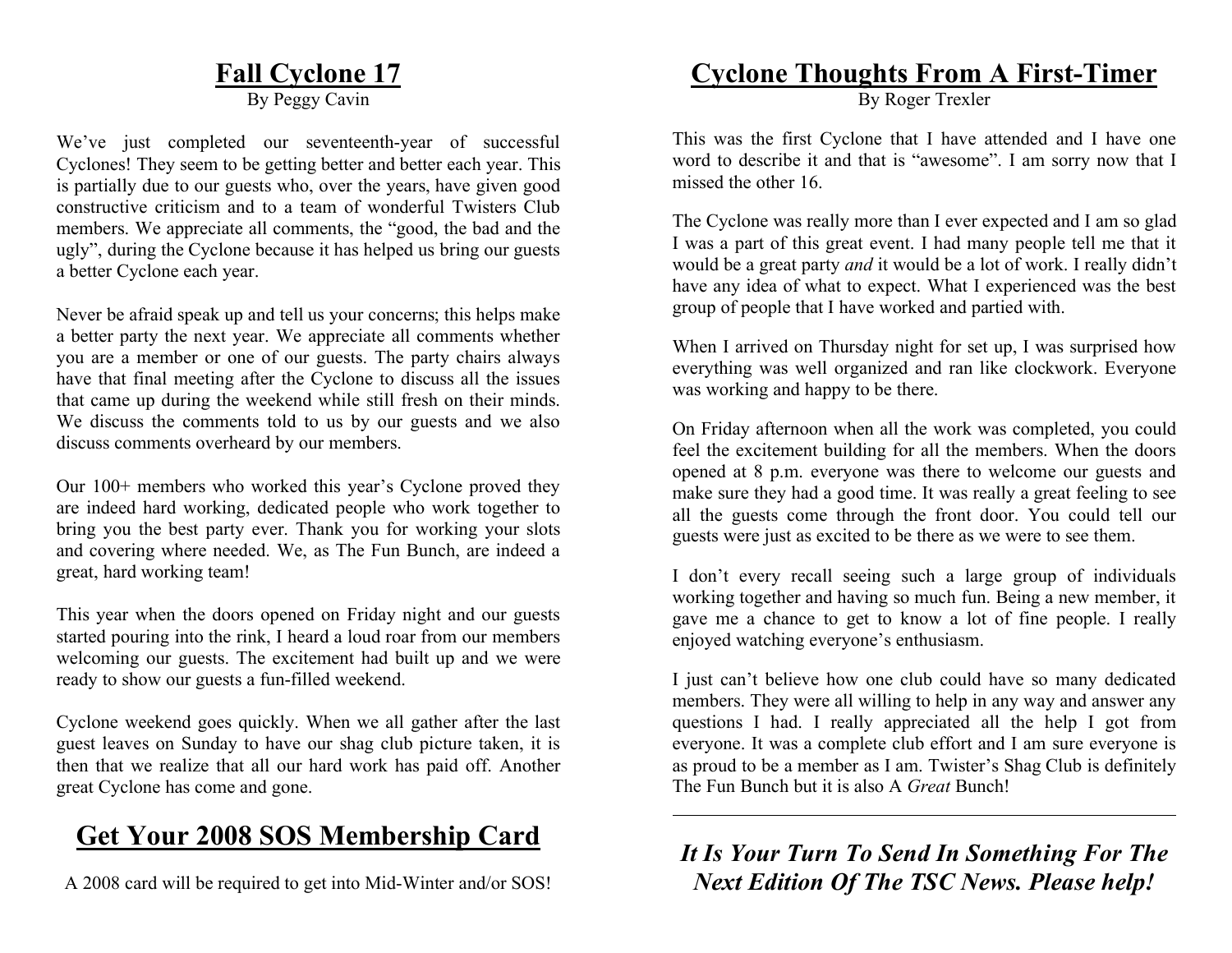# **The Drive In ATM Machine**

Submitted By Pat Bouknight

Male Procedure: Drive up to the machine. Put down car window. Insert card into machine. Enter PIN. Enter amount of cash wanted. Retrieve card, cash and receipt. Put window up. Drive off.

Female Procedure:

- 1. Drive up to cash machine.
- 2. Reverse and back up the required distance to align car window with the machine.
- 3. Set parking brake. Put the window down.
- 4. Find handbag, remove all contents on to passenger seat to locate card.
- 5. Tell person on cell phone you will call them back and hang up.
- 6. Attempt to insert card into machine.
- 7. Open car door to allow easier access to machine due to its excessive distance from the car.
- 8. Insert card.
- 9. Re-insert card the right way.
- 10. Dig through handbag to find diary with your PIN written on the inside back page.
- 11. Enter PIN.
- 12. Press cancel and re-enter correct PIN.
- 13. Enter amount of cash required.
- 14. Check makeup in rear view mirror.
- 15. Retrieve cash and receipt.
- 16. Empty handbag again to locate wallet and place cash inside.
- 17. Write debit amount in check register and place receipt in back of checkbook.
- 18. Re-check makeup.
- 19. Drive forward 2 feet.
- 20. Reverse back to cash machine.
- 21. Retrieve card.
- 22. Re-empty hand bag, locate card holder, and place card into the slot provided!
- 23. Give dirty look to irate male driver waiting behind you.
- 24. Redial person on cell phone.
- 25. Drive for 2 to 3 miles. Then… release parking brake.

# **What's Happening In The Shag World**

#### **GoShagging.com Has More Items And Details!**

*Note: Party flyers & club mail can be viewed at monthly meetings.* 

Dec 1: York Shag Club Monthly Party. \$5 guests. DJ Roger Holcomb. 1-803-831-8817 or marrshag@bellsouth.net for info.

Dec 1: Christmas Party hosted by ShagAtlanta. \$60 advance, \$70 at the door. DJ's Billy Waldrep, Jerry Munson, Jessie Griffin, Jim Agee and the Craig Woolard Band. www.shagatlanta.com or 770- 614-1346 or lndcayce@bellsouth.net for info.

Dec 1: Thankmus Party hosted by Palmetto Shag Club. \$25. DJ Gene Hensley. More info at www.palmettoshagclub.com. 803-796- 6106 or npowell09@aol.com.

Dec 1: 2007 Holiday Party in hosted by Chester Shag Club. \$10. DJ Murl Augustine. 803-581-1384 or cameron  $1946@yahoo.com$ .

#### **Dec 4: TSC Monthly meeting and dance at Fat Boys.**

Dec 8: Christmas Party hosted by Beckley Area Shag Club. \$30. DJ Mike Rink. Includes dinner, beer, soft drinks, etc. Email kcallahan@anqet.com or call Karen at 800-294-0855 for info.

Dec. 8: Christmas Party hosted by Gaston Shaggers. \$6. DJ Gene Hensley. 704-827-1770 or patsyfuller@carolina.rr.com for info.

Dec 8: Christmas Party hosted by Charlotte Shag Club. 704-510- 1743 or patti.miller@cms.k12.nc.us for info.

Dec 8: Sandy Beach Shag Club Monthly Party at the Elks Lodge. 7:30-11pm. DJ Kyle Beam. acoley@charter.net for more info.

Dec 15: Christmas Dinner and Dance in Wilkesboro, NC. Hosted by Brushy Mountain Shag Club. \$6. DJ Gene Hensley. 336-921- 4205 or roosta nc@charter.net for info.

Dec 15: Annual Christmas Member Appreciation Dinner & Dance hosted by Lancaster Shag Club. \$15. DJ Gene Sistare. Prime Rib dinner, spotlight dancers, cash bar, smoke free dance floor 50/50 drawing and more. 803-286-5694 or double\_517@yahoo.com.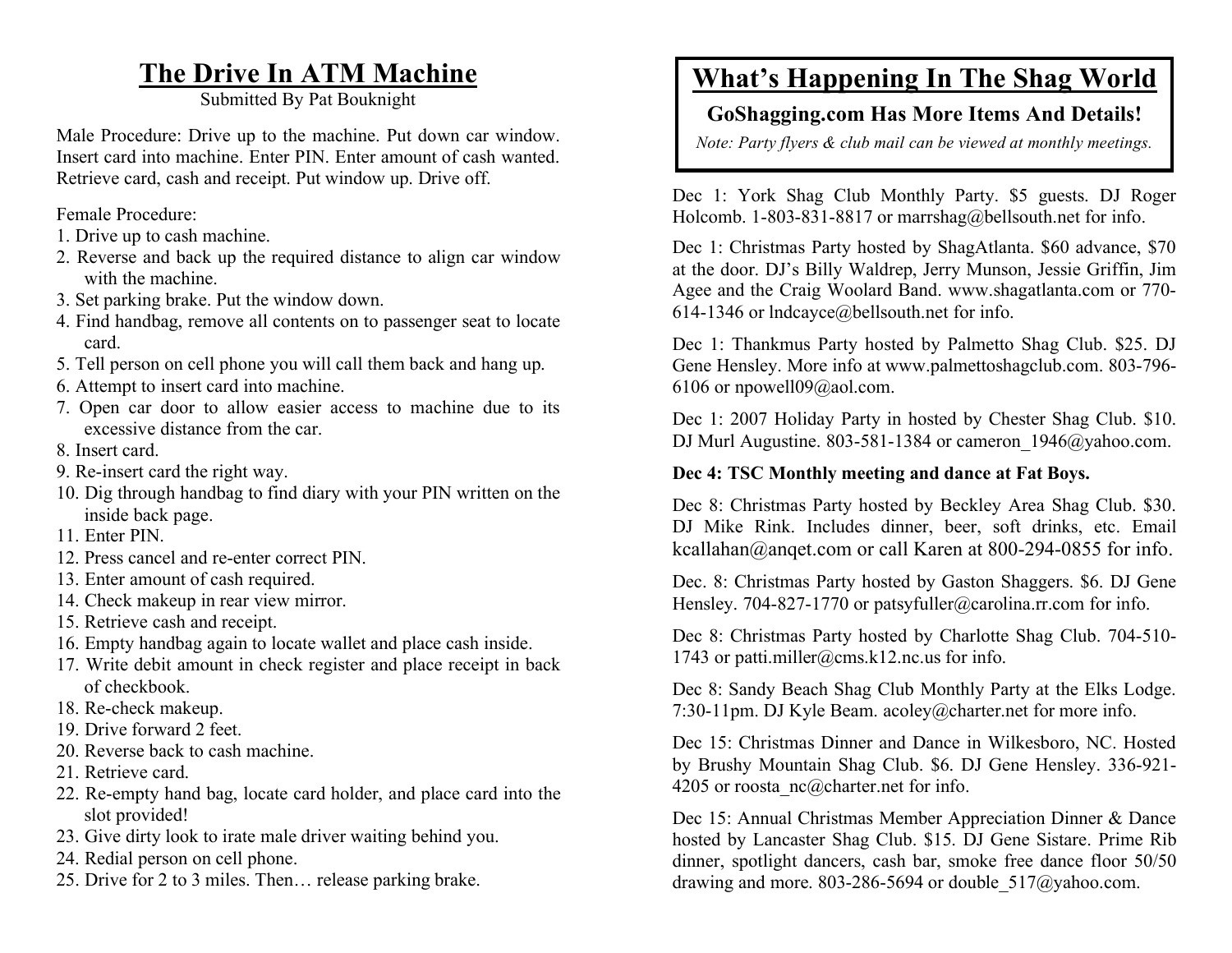Dec 15: Christmas Party hosted by Burlington Shag Club. \$10. DJ David Sessoms. Heavy hors d'ouvres, 50/50, \$500 cash raffle, etc. 919-563-9269 or email jswest@mebtel.net for more information.

#### **Dec 31: New Year's Eve Party hosted by Twister's Shag Club. DJ Clyde Waller. Ring in the new year with your friends.**

Jan 17-20: Mid-Winter at North Myrtle Beach

**Feb 8: Valentine's Day Party hosted by Twister's Shag Club. More details to be announced on www.goshagging.com.** 

Feb 22-24: ACSC Winter Workshop

April 18-27 - SOS Spring Safari

July 11-13: ACSC Summer Workshop

July 18-20: Junior SOS

Sept 12-21: Fall Migration.

**Know of a new event? Send TSC@goshagging.com the details!** 

## **This Month's Birthdays**

| Phyllis Brown        | 12/01 | Jan Wiseman            | 12/11 |
|----------------------|-------|------------------------|-------|
| Nancy Massengill     | 12/01 | Claire Erckman         | 12/13 |
| Pam Siege            | 12/04 | Roger Hammond          | 12/18 |
| Donna Edwards        | 12/06 | <b>Bob Cella</b>       | 12/26 |
| Dorance Greer        | 12/06 | Dan Musgrove           | 12/27 |
| Glenda James         | 12/07 | Gil Algier             | 12/29 |
| Karl Weiss           | 12/07 | Janice Gantt           | 12/29 |
| Shirley Meldau       | 12/08 | <b>Buzz Holshouser</b> | 12/31 |
| <b>Brenda Hatley</b> | 12/11 |                        |       |

| Jan Wiseman            | 12/11 |
|------------------------|-------|
| Claire Erckman         | 12/13 |
| Roger Hammond          | 12/18 |
| Bob Cella              | 12/26 |
| Dan Musgrove           | 12/27 |
| Gil Algier             | 12/29 |
| Janice Gantt           | 12/29 |
| <b>Buzz Holshouser</b> | 12/31 |
|                        |       |

# **Next Month's Birthdays**

| Laura Lemmond      | 01/01 |
|--------------------|-------|
| Pat Metcalf        | 01/03 |
| <b>Robin Nantz</b> | 01/14 |
| Peggy Cavin        | 01/19 |
| Tim Johnson        | 01/20 |

| Laura Lemmond | 01/01 | Malcolm Kello       | 01/21 |
|---------------|-------|---------------------|-------|
| Pat Metcalf   | 01/03 | Wilma Laws          | 01/23 |
| Robin Nantz   | 01/14 | Tom Stone           | 01/26 |
| Peggy Cavin   | 01/19 | Pat Bouknight       | 01/29 |
| Tim Johnson   | 01/20 | <b>Howard Smith</b> | 01/29 |

#### **Happy 31st Anniversary Geoff!**

I love you more today!

Pam

#### **Happy Birthday Glenda!**

Love, Pam and Doug

#### **2003 Honda Accord EX For Sale**

Excellent condition. Silver exterior. Grey cloth interior. 73,000 miles. Asking \$13,500 OBO. Call John at 704-795-0079.

#### **1977 Chevrolet Corvette For Sale**

Totally restored. New silver (original color) paint job. New tires. Black leather interior. T-Tops. 70,000 miles. Asking \$19,500 OBO. Call John at 704-795-0079. For more info and photos go to www.77vt.com

#### **2004 Suzuki JR 80 Dirt Bike**

Yellow and White with black seat. Good condition. Call 704-857-0217

# **MERRY CHRISTMAS…**

to all the members of Twister's Shag Club, the staff at Havana Social Club, North Myrtle Beach lounge owners and their staffs, the DJ's we use for our shag nights and events, our fellow shag clubs, and our fellow shaggers. **We wish each of you the very best this holiday season.**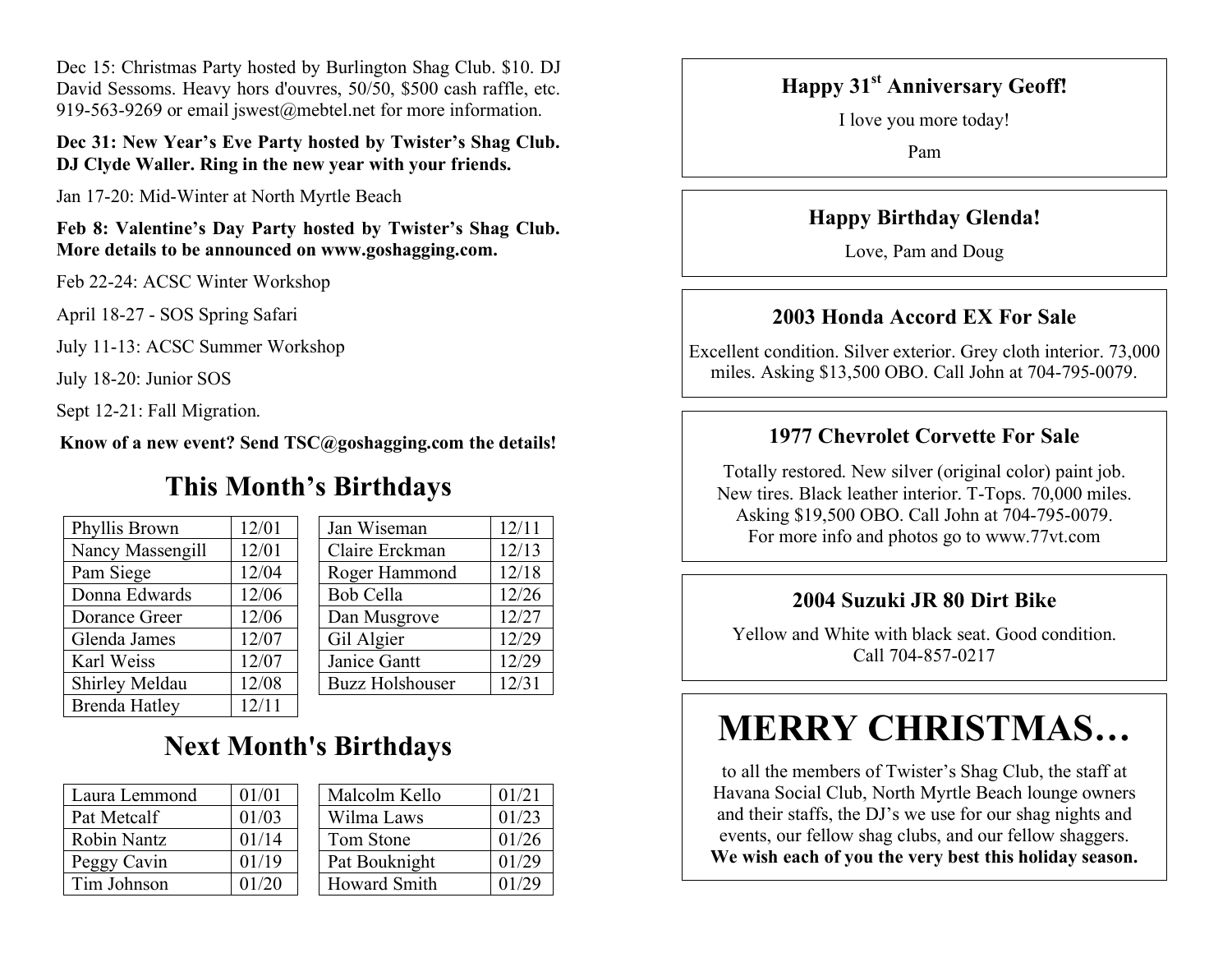#### **Our First Fall Cyclone**

By Jennifer Finney

John and I joined Twister's Shag Club around this time last year, but could not attend the Cyclone because we were out of town. It was amazing how much hoopla we heard about the Fall Cyclone. We heard things like, "It's the best party ever" and "I can't believe you're gonna miss the Cyclone!"

Last year after the party, when John and I were taking lessons and coming to the monthly meetings, everyone was so proud and excited to talk about the event. So, we were really excited to go this year.

Still, we tried not to build it up too much in our minds so we wouldn't be let down if it sucked!

Well, the only thing that "sucked" was that we didn't know about Twister's Shag Club and the Cyclone sooner!

When we first were given our work shifts we were a little worried about how much we would have to work. But just like we were told, time flew by and everything we did was not really "working". We were having fun. We sold raffle tickets and registered people Friday night until about 10:30. After that we danced and mingled and drank as much as we wanted. My mom, aunt and her husband were our guests so we tried to make sure they were having fun!

I got them the "ask me to shag" stickers to wear and they danced the night away.

The one thing I kept hearing over and over from all of the guests was how extremely friendly everyone in Twister's was.

On Saturday, Ellen Taylor amazed me with how she can dance the man or the woman's part with so much ease. Jason and Holly also had a good workshop. They are my favorite dancers to watch. John and I also participated in the last workshop with Don Bunn, which was wonderful. We learned several new steps.

We were able to go home and rest for several hours before coming back Saturday night. Overall that was the best night for us. All the pros were up near the DJ booth dancing. That was so much fun to watch! I don't think I've ever danced with so many different men in my life! What a blast. My mom also danced her heart out.

We returned around 10:30 on Sunday to eat an awesome breakfast. I told my mom and John that I bet we probably wouldn't get to dance that much on Sunday. I was so wrong.

The Fantastic shakers were great and everyone was unbelievably still ready to party and dance.

John usually needs lots of liquid courage to get up in front of others, but by the end of the weekend he was dancing almost completely sober with no one else on the floor.

We are both so proud to say we are members of Twister's Shag Club. We have only been able to attend one SOS at the beach, but we both agreed this was so much *more* fun. You don't have to stand in line for a drink, you can pour your own, there's lots of room on the dance floor, the food is great, and you're still close to your own home.

It's so much fun to be a part of something that is so successful. We just cannot wait until next year!

> **Fall Cyclone 17** By Robin Nantz

Thanks! Thanks! Thanks!

A big "thank you" to all the committee chairs and Mike Rink for making this Cyclone another memorable experience! I just wanted you all to know that all your countless phone calls to vendors, etc., sleepless nights, and back-breaking work was appreciated! Your efforts showed in party attendance and fellow shaggers delight! Our "mammoth" party couldn't have been executed without you!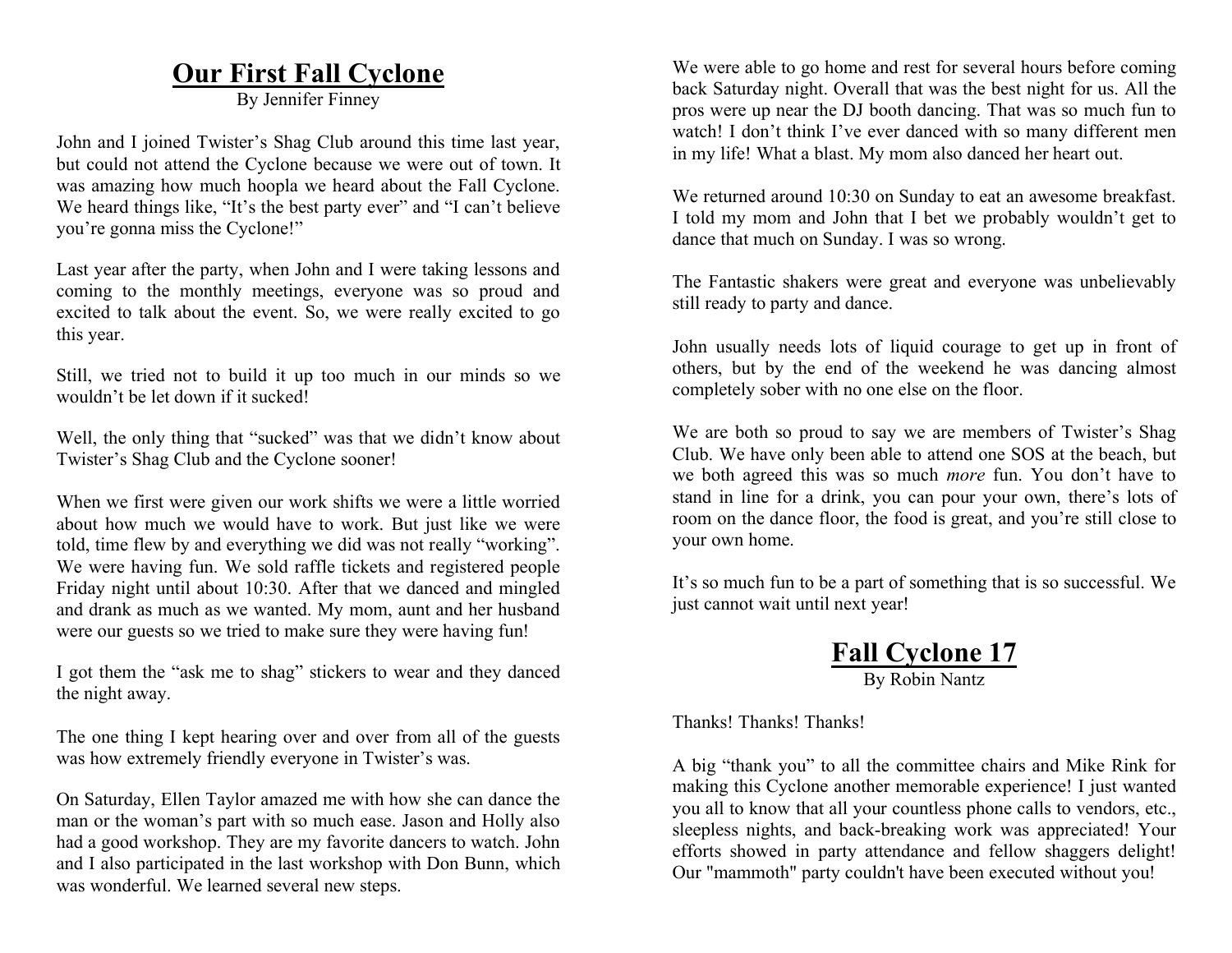### **Line Dance Classes**

By Sherry Eason

On three recent Tuesday nights, I was at Fat Boys brushing up on my line dance skills. We were working on the dances that TSC members do frequently at our parties and on Fridays at Havana. Kathy Thompson was teaching the classes and she was great.

The first Tuesday we learned "The Tush Push" and had a quick lesson on "The Swamp Thing".

The next Tuesday, we had another session on "The Tush Push". I think we will have a lot of new line dancers on the floor for this one at our next party. By the way, I don't think I have ever Tush Pushed as much as a I did at the Cyclone this year. It was every DJ's favorite line dance. It is a lot of fun!

The final Tuesday, we had a longer class and we were ambitious. We learned "The Swamp Thing" and "Hey, Let's Party". The class did great. These are not beginner line dances, but you guys stuck with it.

So in these three classes taught by Kathy Thompson, participants learned three great line dances that our DJ's will play for us often. So, come out to Havana and practice on Friday night. Ask the DJ to play a song for any line dance you want to try. Lots of us will join you on the floor. By the way, the name of the song for the dance "Hey, Let's Party" is "Last Night" . There are several songs for the "Tush Push", my favorite being a James Brown medley. The song for "The Swamp Thing" is named "The Swamp Thing".

Many thanks to Kathy Thompson for her time and expertise in teaching these classes. And as always, thanks to our faithful Tuesday night DJ, Eddie Teeter!

# **Don't Miss The Christmas Celebration**

It will be Friday, December  $7<sup>th</sup>$  at Havana Social Club!

# **Easy For You To Say?**

Submitted By James Thorndyke

#### **Things That Are Difficult To Say When Drunk**

- 1. Innovative
- 2. Preliminary
- 3. Proliferation
- 4. Cinnamon

#### **Things That Are Very Difficult To Say When Drunk**

- 1. Specificity
- 2. Anti-constitutionalistically
- 3. Passive-aggressive disorder
- 4. Transubstantiate

#### **Things That Are Downright Impossible To Say When Drunk**

- 1. Thanks, but I don't want to have sex.
- 2. Nope, no more booze for me!
- 3. Sorry, but you're not really my type.
- 4. Taco Bell? No thanks, I'm not hungry.
- 5. Good evening, officer. Isn't it a lovely evening?
- 6. Oh, I couldn't! No one wants to hear me sing karaoke.
- 7. I'm not interested in fighting you.
- 8. Thank you, but I won't make any attempt to dance, I have no coordination. I'd hate to look like a fool!
- 9. Where is the nearest bathroom? I refuse to pee in this parking lot or on the side of the road.
- 10. I need to be going home now. After all, I have to go to work in the morning.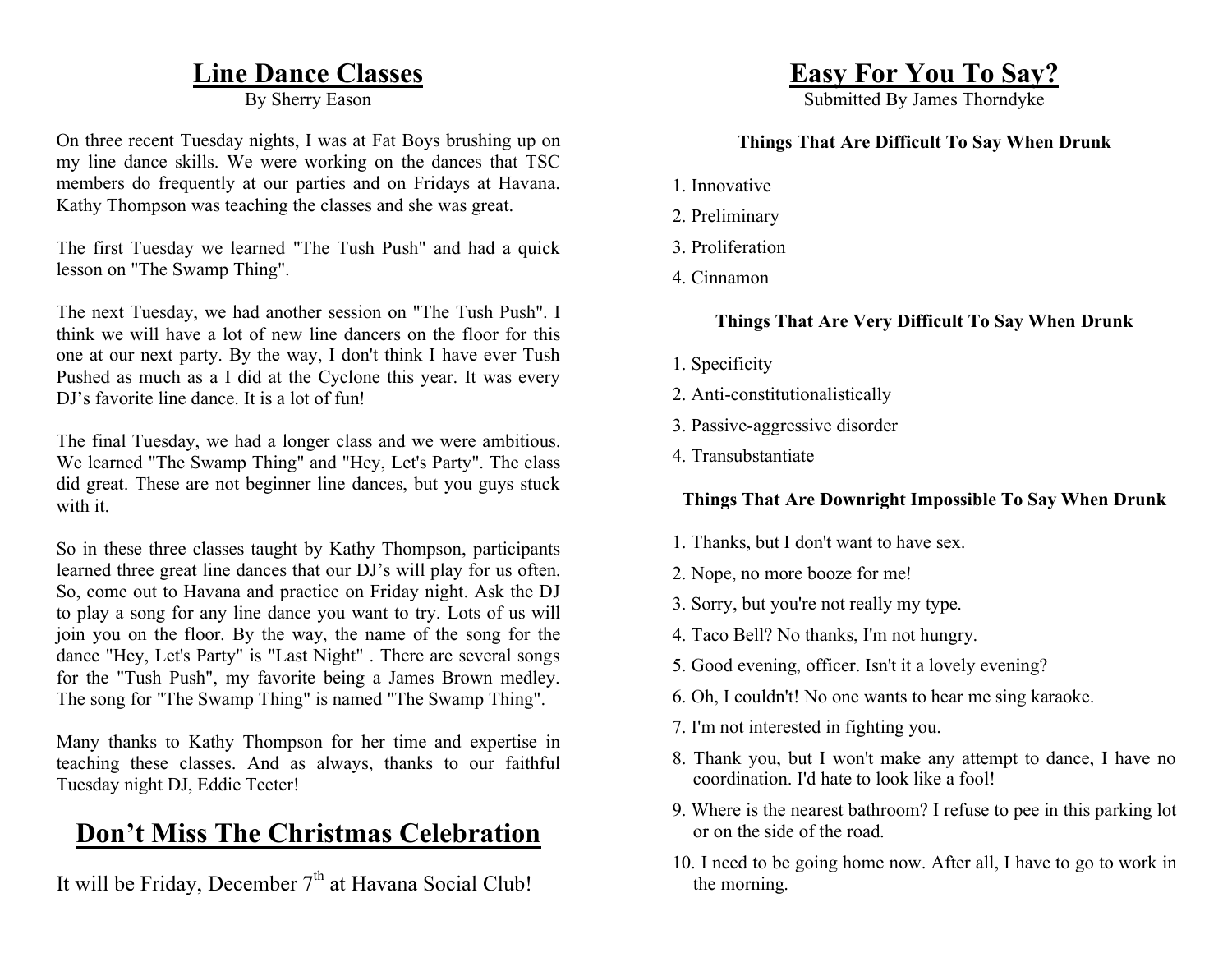#### **Shag-A-Rama 2007**

By Audrey Brock

Recently, Judie Walters and I headed for Panama City Beach, Fla. The 9-hour drive was not bad. The sun was shinning and the traffic was not bad except through Atlanta. We saw several people we knew when we checked in at the Boardwalk Billy Resort. We unloaded the car, fixed us a drink and sat down on our balcony overlooking the beautiful white sand beach.

After dashing out for dinner, we dressed and joined the Birmingham Shag Club for their Shag-A-Rama party. Everyone was so friendly, we quickly felt at home. We danced all evening. My first partner looked down at me and said, "You're a shagger aren't you?" I asked him where he was from and he said Arkansas.

I finally sat down for a minute and someone came up behind me and asked me to dance. I looked down as I got up and saw brogans, socks, and shorts. I thought, "He's no shagger". Sure enough, he wasn't. But we had a good time anyway.

Most of the party was outside in the large pavilion known as The Hangout. Some of the events were in the ballroom. There were over 500 people there from Atlanta, Florida, Louisiana, Alabama and Ohio with a few from North and South Carolina. The group included lots of good dancers. Some were shaggers, some were boppers and some were doing the swing.

The hospitality room served a continental breakfast plus grits every morning and snacks at 11 PM. Lunch was served Friday and dinner Saturday with free beer every afternoon.

Friday morning, Judie and I set up her display for Grand View Resort in North Myrtle Beach, SC. It was fun talking to all the different people. One couple from Louisiana wanted to know if NMB was in Florida.

A lot of people went to "Miss Nukies". We went to Spinnakers and Paradise Café, a world famous beach club.

Saturday after breakfast at the hospitality room, Judie and I hit the beach for an hour before we started working. The weather was great, perfect for The Hangout, with a breeze off the ocean.

Saturday evening Judy Vick, Judie Walters and I were talking when two young men came up to us. Chad Duford grew up in Myrtle Beach and Chris Wilkerson was from McDonough, Georgia. Chad wanted us to show Chris how to shag. They were helicopter pilots just back from Iraq. Chad was like a little boy so excited to see people shagging.

They gave out lots of door prizes all weekend. They also had a "split the kitty" Friday and Saturday. Late evening everyone gathered to watch the sun set over the Gulf. From our balcony at night the sand looked like snow it was so white.

It was a great weekend and I am ready to go back!

#### **Our First Fall Cyclone!**

By Tim and May Johnson

Our first glimpse of Fall Cyclone was at "set up" on Thursday. We were impressed! Pictures and diagrams of past years showed where everything should be! Work schedules for the weekend were mapped out on grids. The guys were even installing new toilets for the event, and replacing some tile in the floor!

Food and music were like clockwork!

The only thing more amazing was the fun! Wonderful dancing, workshops, and new friends were the highlights of this event!

As new members (one month) we were amazed and look forward to being a part of future functions, especially the Fall Cyclone!

We met folks from many places who have been attending for years, and now we, too, have it on our calendar for next year! We are truly *The* Fun Bunch!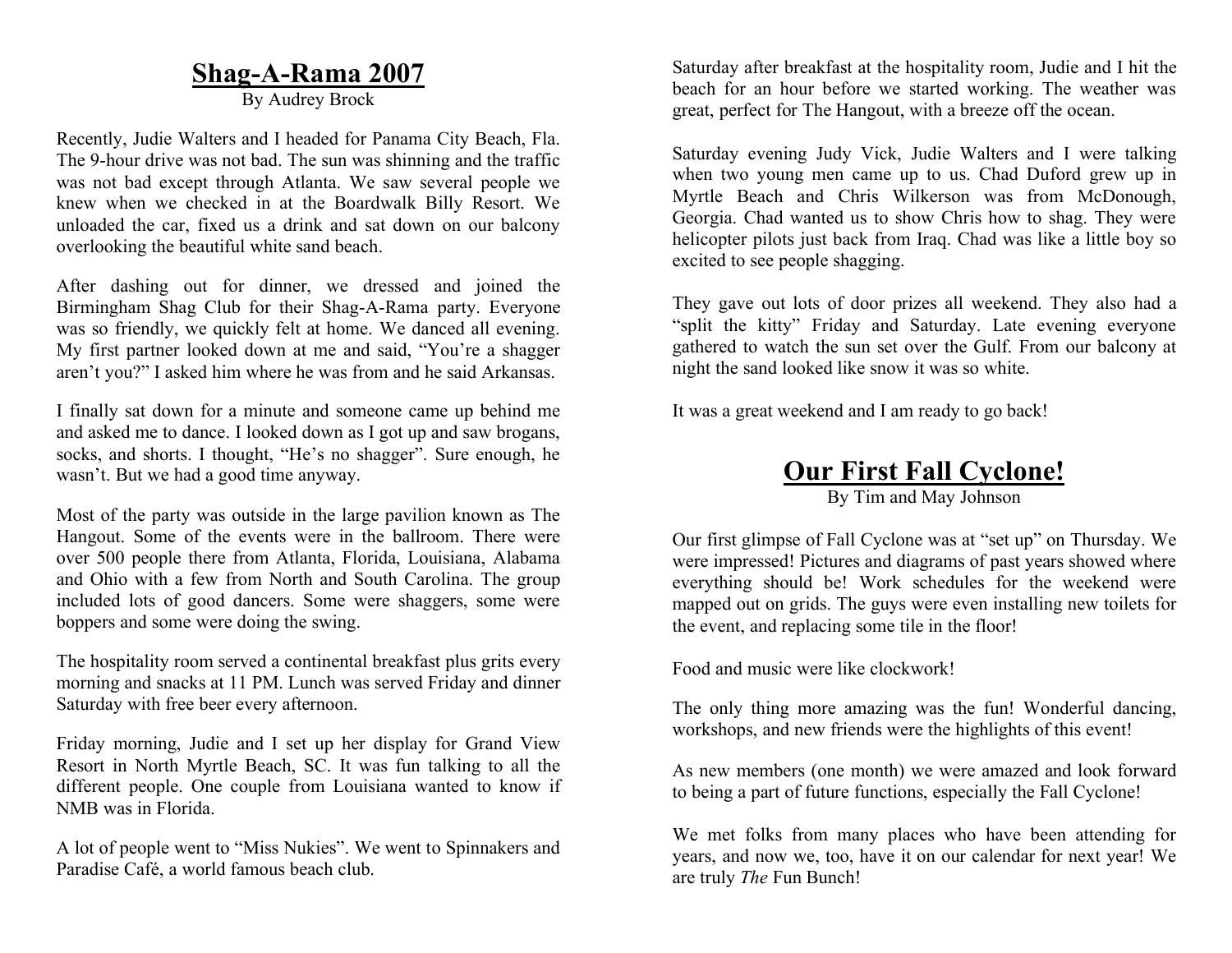# **Committee Support Updates**

Have you done anything to help your committees? If not, you need to hurry. Committee support is a club expectation, and is required for membership renewal. Listed below are club member names, and the committees each person signed up to support. Next month we will publish the number of "points" you have accumulated so far this club year. If you want to know where you stand before then, call Sharon Abernethy at 828-428-9625 or email her at rcaska@twave.net. Remember, each member should have a minimum of 50 points during the year just for supporting their chosen committees. Plus, the points you accumulate are valuable!

#### *If you have any questions about this program, contact us now!*

Sharon Abernethy Newsletter Membership Lessons Publicity / Rhonda Alexander Membership Social / Gil Algier Membership Lessons / Joyce Anderson Newsletter Publicity / Dick Bigham Membership Social / Charles Binder Newsletter Lessons / Iris Binder Newsletter Lessons / Doris Black Membership Social Publicity / Bill Blanton Newsletter Membership / Ethel Bolick Newsletter Photos Lessons / Irby Bouknight Newsletter Social / Pat Bouknight Newsletter Social / Al Brandon Newsletter Social / Diane Brandon Social Publicity / Rees Brody Newsletter Photos / Allen Brown Social Publicity / Phyllis Brown Social Publicity / Lynn Bullard Membership Social Lessons / Beverly Carroll Newsletter Social Publicity / Edward Carter Newsletter Social Lessons / Sharon Carter Newsletter / Jean Cauthen Lessons Publicity / Kerrie Cauthen Photos Lessons Publicity / Kathy Cavin Newsletter Lessons / Lee Cavin Newsletter Lessons / Peggy Cavin Newsletter Photos Social / Barb Cella Web Site Social / Bob Cella Web Site Social / Betsy Chapman Membership Social / Marvin Chapman Social Lessons / Sally Clanton Photos Membership Lessons / Robert Cothran Newsletter Photos / Ken Culpepper Membership Social Publicity / Susan Dahl Membership Social / Jim Dalton Photos Social / Sharon Dalton Photos Social / Sue Davidson Social Lessons / Tim Davis Newsletter Social / Ross Eason Newsletter Photos Lessons / Sherry Eason Newsletter Lessons / Donna Edwards Social Publicity / Claire Erckman Social Lessons Publicity / Sabra Eubanks Newsletter Social Lessons /

Marcia Felts Membership Lessons / Mike Felts Membership Lessons / Dean Fields Photos Social / Stephanie Fields Social Lessons / Jennifer Finney Newsletter Photos Social Lessons / John Finney Web Site Social Lessons / Jeff Firestone Web Site Photos / Rochelle Firestone Web Site Photos / Teresa Flowers Membership Social / Mary Frawley Membership Social / Shelia Frederiksen Photos Social / Janice Gantt Membership Social / Ralph Gettings Social Lessons / Randy Godfrey Membership Social / Susan Godfrey Membership Social / Debbie Green Web Site Publicity / Dorance Greer Newsletter Lessons / Bill Hackney Social Publicity / Dean Hajnos Membership Lessons / Michelle Halverson Membership Social Lessons Publicity / Cliff Hammond Social Publicity / Mary Anne Hammond Social Publicity / Roger Hammond Membership Lessons / Ann Hargrett Social Lessons / C B Hargrett Social Lessons / Dianne Harrington Newsletter Membership / Richard Harrington Newsletter Membership / Arnold Hatley Newsletter Social / Brenda Hatley Newsletter Social / Ramona Hawley Membership Social Lessons / Linda Hightower Membership Social / Jim Hill Social Publicity / Rhonda Hill Photos Membership Lessons / Sandra Holmes Social Lessons / Buzz Holshouser Newsletter Lessons / Jackie Holshouser Newsletter Lessons / Brian Holt Photos Lessons / Leigh Ann Holt Photos Lessons / Doug Honeycutt Social / Margaret Honeycutt Newsletter Photos / Pam Honeycutt Newsletter Social / Donna Hord Social Publicity / Ann Horton Photos Publicity / Jim Horton Social Publicity / Margaret Hosford Photos Membership Lessons / Kay Howard Membership Social Lessons Publicity / Milly Humphrey Newsletter Lessons / Celia Hunter Membership Lessons / Ava Hurd Newsletter Lessons / Jim Hutson Newsletter Social / Margaret Hutson Newsletter Social / Glenda James Newsletter Photos / Dennis Johnson Membership Lessons / Frankie Johnson Membership Lessons / May Johnson Membership Lessons / Terry Johnson Newsletter / Tim Johnson Membership Lessons / Alan Keir Social Lessons / Malcolm Kello Social Lessons / David Kelly Newsletter Photos Social / Dennis Kerr Social Lessons / Kathy Kerr Social Lessons / Ellen Kidda Lessons / Arthur Killian Lessons Publicity / Tommy Laws Membership Social Publicity / Wilma Laws Membership Social Publicity / Laura Lemmond Web Site Social / Roger Lemmond Social /